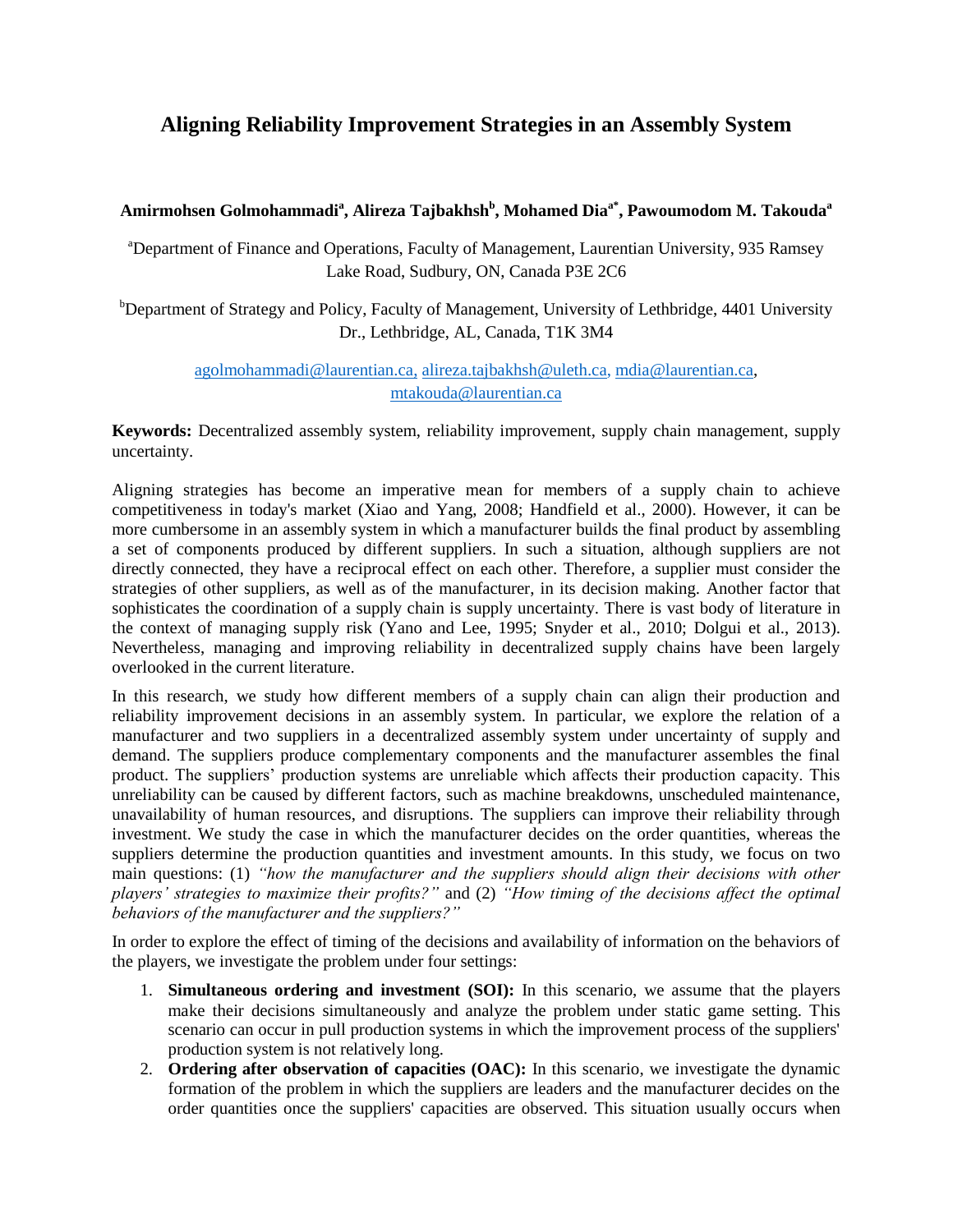the manufacturer's orders are posterior to the production phase of the suppliers. This case is common in agribusiness supply chains and push production systems. In this case, initially, the suppliers decide on the investment amount. Each supplier makes the investment decision considering the uncertainties of his capacity and the manufacturer's demand. Having observed the suppliers' capacities, the manufacturer decides on the order quantities of the components. Subsequently, the components are delivered and the manufacturer assembles the final products. The production quantity of the final product equals the minimum of the suppliers' delivered quantities. Finally, the demand is observed and satisfied by the manufacturer.

- 3. **Ordering before realization of capacities (OBC):** In this scenario, we explore the case in which the suppliers are the leaders and the manufacturer, as the follower, decides on the order quantities before realization of the capacity. This situation is common in pull manufacturing systems, which have a relatively long production improvement and maintenance process. In this scenario, initially the suppliers invest in their reliability. Subsequently, the manufacturer decides on the number of components that she wants to purchase from the suppliers. Then, the capacities of the suppliers are observed and the components are delivered to the manufacturer. Finally, the manufacturer assembles the final products and sells them in the market.
- 4. **Ordering before investment (OBI):** In this scenario, we investigate the case in which the manufacturer is the leader of the game. This is a common situation in pull production systems in which the system improvements and maintenance are relatively short processes. Consequently, the suppliers have enough time to enhance their production systems after the manufacturer places her order. It is also common when the manufacturer commits in advance to a certain order quantity. In this case, initially, the manufacturer determines her order quantities. Then, given these order quantities, the suppliers invest in their production systems. Subsequently, the capacities of the suppliers are observed and the components are delivered to the manufacturer. Finally, the manufacturer assembles the final product and sells it on the basis of the observed demand.

Under all four scenarios, we prove, although the equilibrium may not be unique, there is a unique Pareto optimal equilibrium under which the profit functions of all the players are maximized. In addition, we show that in all the scenarios, the suppliers can encourage each other to exert a greater effort on the reliability improvement.

In OAC scenario, we show that, when the suppliers terminate their production, if their production quantities are sufficiently high, it is beneficial for the suppliers to inform the manufacturer about their outputs to escalate the manufacturer's order quantity. In general, if we consider the suppliers individually, sharing the output information will not have any negative effect on their profit. However, one supplier may impair the other supplier's profit through information sharing. In particular, if the outputs of the suppliers are not equal, the supplier with the lower production has a negative effect on the second supplier's profit, if his output is sufficiently low.

When the manufacturer postpones her ordering decision until after the suppliers' investment decisions (OBC), the suppliers can use investments as a tool to affect the manufacturer's ordering decision. In this situation, the suppliers artificially increase their investments to induce the manufacturer to place a larger order. As a result, the investment amounts of the suppliers, and subsequently, the manufacturer's order quantity, in this scenario are larger relative to the SOI case. Postponement of the ordering decision has a positive effect on the optimal profits of the players. In this situation, the suppliers have the opportunity to manipulate the ordering quantities of the manufacturer, which leads to a higher profit for suppliers. In contrast, given an investment inflation strategy, the delivered quantity to the manufacturer increases, which results in a higher profit for the manufacturer. Therefore, it is lucrative for the manufacturer, as well as the suppliers, to postpone the ordering decision until after the suppliers' investment. In addition, because the postponement of an ordering decision results in higher ordering quantity and investments, it enhances the customer service level as well.